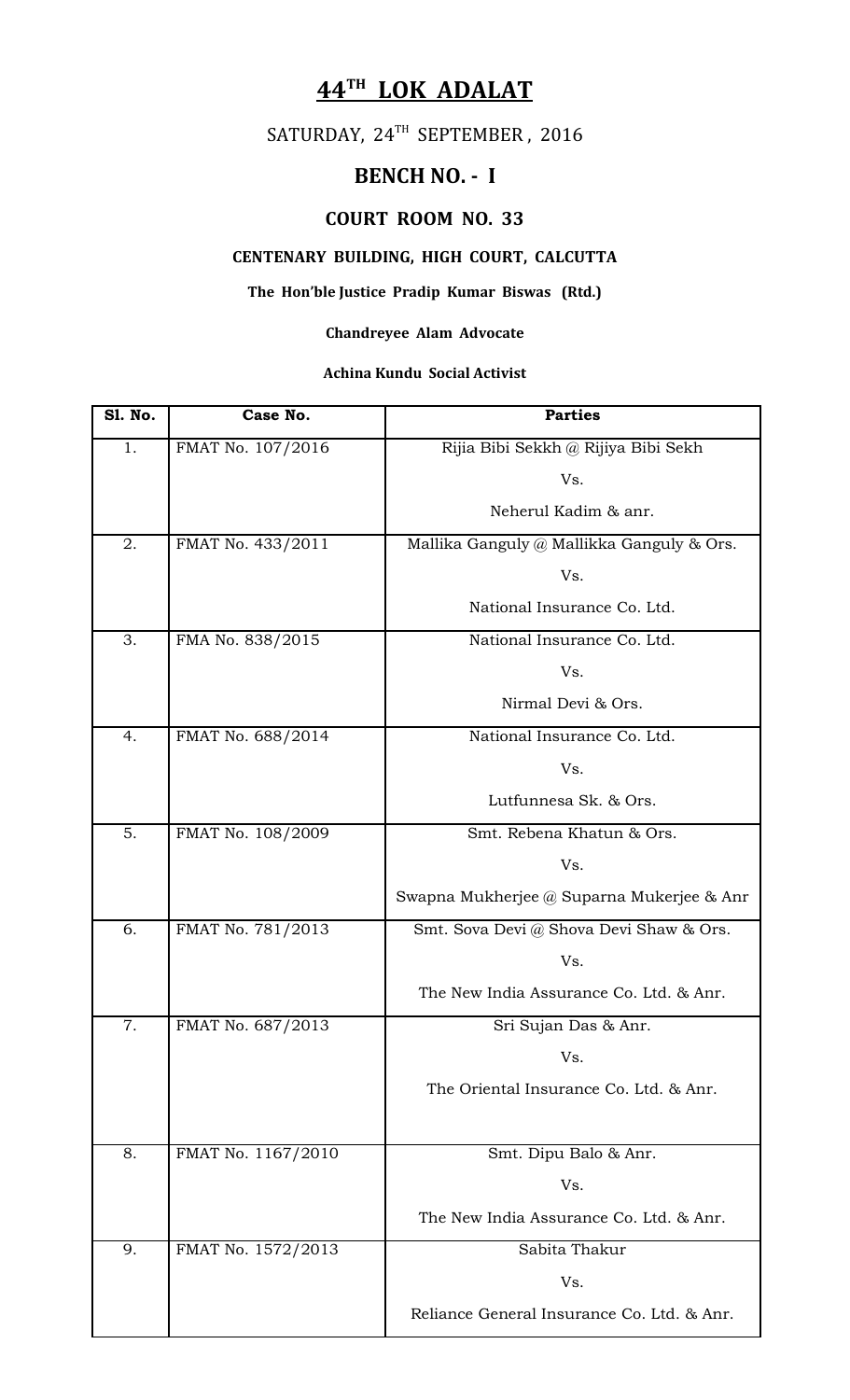| 10. | FMAT No. 888/2011     | Alla Rakha Shaikh @ Alla Rakha Sk. & Anr.               |
|-----|-----------------------|---------------------------------------------------------|
|     |                       | Vs.                                                     |
|     |                       | Union of India                                          |
| 11. | FMAT No. 892/2011     | Saratananesha Bibi & Anr.                               |
|     |                       | Vs.                                                     |
|     |                       | Union of India                                          |
| 12. | FMAT No. 999/2014     | Shrimati Halder & Anr.                                  |
|     |                       | Vs.                                                     |
|     |                       | National Insurance Co. Ltd. & Anr.                      |
| 13. | FMAT No. 1160/2013    | Bijoy Kumar Haler & Anr.                                |
|     |                       | Vs.                                                     |
|     |                       | National Insurance co. Ltd.                             |
| 14. | FMA No. 1816/2014     | United India Insurance Co.Ltd.                          |
|     |                       | Vs.                                                     |
|     |                       | Smt. Keka Pramanick & Anr.                              |
| 15. | F.M.A.T. No. 516/2016 | Smt. Anjali Ghosh & Ors.                                |
|     |                       | Vs.                                                     |
|     |                       | Cholamandalam MS General Insurance Co. Ltd.<br>and Anr. |
| 16. | F.M.A.T. No. 57/2016  | Jaybun Sekh & Ors.                                      |
|     |                       | Vs.                                                     |
|     |                       | The Magma HDI General Insurance Co. Ltd. &<br>Anr.      |
| 17. | F.M.A.T. No. 815/2016 | Nandita Biswas @ Mondal & Ors.                          |
|     |                       | Vs.                                                     |
|     |                       | National Insurance Company Ltd. & Anr.                  |
| 18. | F.M.A.T. No. 818/2016 | Nibedita Ghosh                                          |
|     |                       | Vs.                                                     |
|     |                       | National Insurance Company Ltd. & Anr.                  |
| 19. | F.M.A.T. No. 743/2016 | Anjana Orang & Ors.                                     |
|     |                       | Vs.                                                     |
|     |                       | National Insurance Company Ltd. & Anr.                  |
| 20. | F.M.A.T. No. 659/2016 | Moumita Mondal                                          |
|     |                       | Vs.                                                     |
|     |                       | New India Assurance Company Ltd. & Anr.                 |
| 21. | F.M.A.T. No. 748/2014 | Basanti Biswas & Ors.                                   |
|     |                       | Vs.                                                     |
|     |                       | The Oriental Insurance Co. Ltd.                         |
|     |                       |                                                         |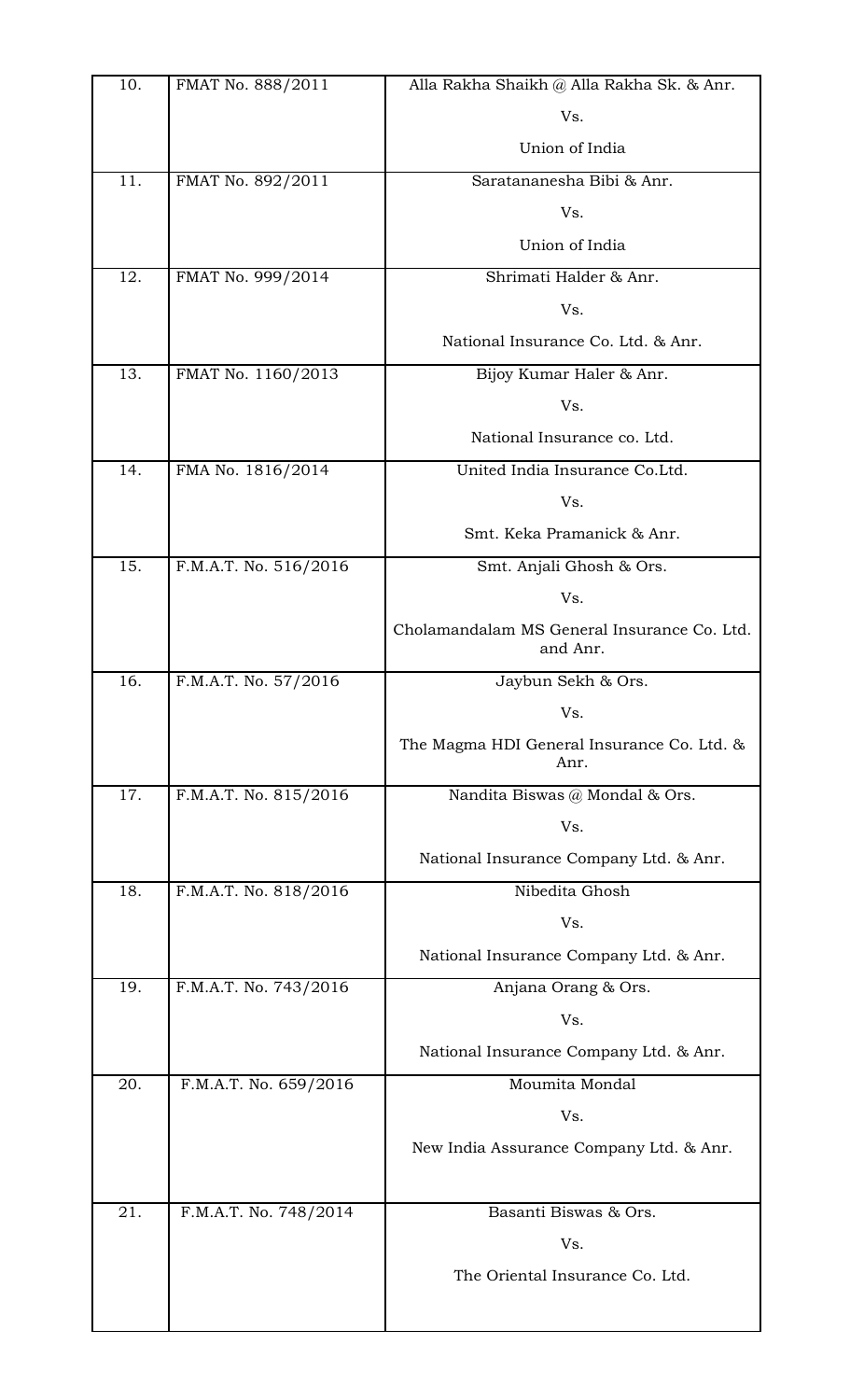| 22. | F.M.A.T. No. 984/2013  | Saikh Nurjahan Bibi & Ors.                   |
|-----|------------------------|----------------------------------------------|
|     |                        | Vs.                                          |
|     |                        | The Oriental Insurance Co. Ltd.              |
| 23. | F.M.A.T. No. 986/2013  | Mithu Singh                                  |
|     |                        | Vs.                                          |
|     |                        | The Oriental Insurance Co. Ltd.              |
| 24. | F.M.A.T. No. 236/2012  | Hakim Rabha & Ors.                           |
|     |                        | Vs.                                          |
|     |                        | The Oriental Insurance Co. Ltd.              |
| 25. | F.M.A.T. No. 1024/2013 | Kanchan Biswas                               |
|     |                        | Vs.                                          |
|     |                        | The Oriental Insurance Co. Ltd.              |
| 26. | F.M.A.T. No. 1575/2012 | Ava Rani Karmakar                            |
|     |                        | Vs.                                          |
|     |                        | The New India Assurance Co. Ltd. & Ors.      |
| 27. | F.M.A.T. No. 533/2013  | Minku Mazumder                               |
|     |                        | Vs.                                          |
|     |                        | The United India Insurance Co. Ltd.          |
| 28. | F.M.A.T. No. 146/2014  | Najiza Bibi Sekh & Ors.                      |
|     |                        | Vs.                                          |
|     |                        | ICICI Lombard General Insurance Co. Ltd.     |
| 29. | F.M.A.T. No. 867/2011  | Shri Kedarnath Show                          |
|     |                        | Vs.                                          |
|     |                        | Union of India                               |
| 30. | F.M.A. No. 71/2012     | Smt. Bibi Fatema & Ors.                      |
|     |                        | Vs.                                          |
|     |                        | The Oriental Insurance Co. Ltd. & Anr.       |
| 31. | F.M.A. No. 73/2012     | Smt. Uma Saha & Ors.                         |
|     |                        | Vs.                                          |
|     |                        | The Oriental Insurance Co. Ltd. & Ans.       |
|     |                        |                                              |
| 32. | F.M.A.T. No. 241/2013  | I.C.I.C.I Lombard General Insurance Co. Ltd. |
|     |                        | Vs.                                          |
|     |                        | Smt. Maya Ghosh & Anr.                       |
|     |                        |                                              |
| 33. | F.M.A. No. 20/2006     | Netai Mondal                                 |
|     |                        | Vs.                                          |
|     |                        | United India Insurance Co. Ltd.              |
|     |                        |                                              |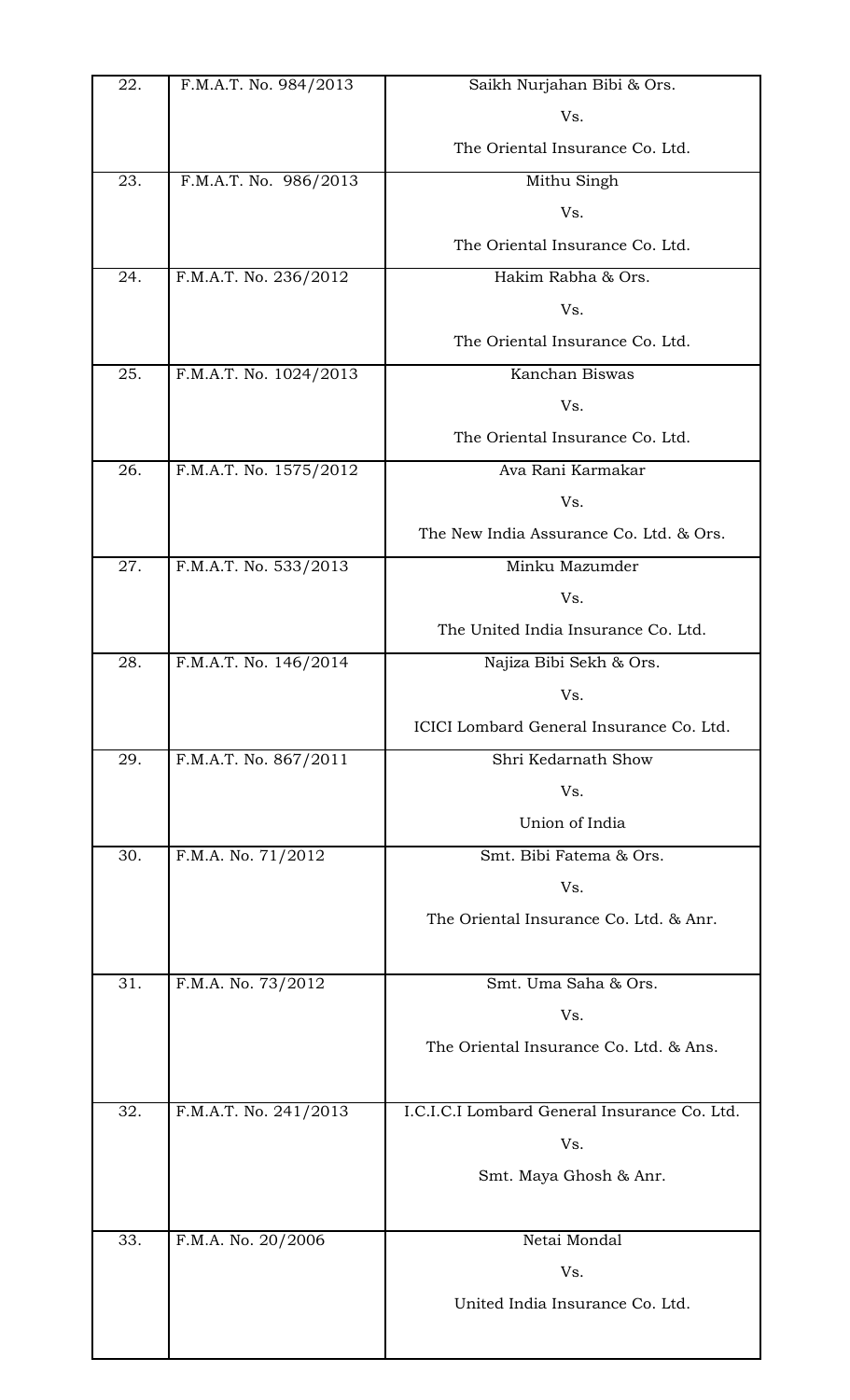| 34. | F.M.A. No. 305/2006  | Sk. Mozzeslam @ Sk. Moza               |
|-----|----------------------|----------------------------------------|
|     |                      | Vs.                                    |
|     |                      | National Insurance Co. Ltd.            |
| 35. | F.M.A. No. 288/2007  | Mira Devi                              |
|     |                      | Vs.                                    |
|     |                      | National Insurance Co. Ltd.            |
| 36. | F.M.A. No. 244/2008  | Sobhan Maity                           |
|     |                      | Vs.                                    |
|     |                      | United India Insurance Co. Ltd.        |
| 37. | F.M.A. No. 1388/2008 | Prafullya Adak                         |
|     |                      | Vs.                                    |
|     |                      | National Insurance Co. Ltd.            |
| 38. | F.M.A. No. 176/2006  | Tajimul Sk.                            |
|     |                      | Vs.                                    |
|     |                      | National Insurance Co. Ltd.            |
| 39. | F.M.A. No. 495/2004  | Ranapratap Halder                      |
|     |                      | Vs.                                    |
|     |                      | National Insurance Co. Ltd. & Anr.     |
| 40. | F.M.A. No. 912/2005  | Mamata Lohar                           |
|     |                      | Vs.                                    |
|     |                      | United India Insurance Co. Ltd. & Anr. |
| 41. | F.M.A No. 911/2005   | Rasheda Khatoon                        |
|     |                      | Vs.                                    |
|     |                      | National Insurance Co. Ltd.            |
| 42. | F.M.A No. 367/2008   | Sova Roy                               |
|     |                      | Vs.                                    |
|     |                      | Oriental Insurance Co. Ltd.            |
| 43. | F.M.A No. 600/2007   | Ananda Bowli                           |
|     |                      | Vs.                                    |
|     |                      | National Insurance Company             |
| 44. | F.M.A. No. 240/2008  | Anjali Mishra                          |
|     |                      | Vs.                                    |
|     |                      | New India Assurance Co. Ltd.           |
| 45. | F.M.A No. 682/2003   | Oriental Insurance Co. Ltd             |
|     |                      | Vs.                                    |
|     |                      | Marshal Soren                          |
| 46. | F.M.A No. 1526/2008  | Netai Mukherjee                        |
|     |                      | Vs.                                    |
|     |                      | Oriental Insurance Co. Ltd. & Anr.     |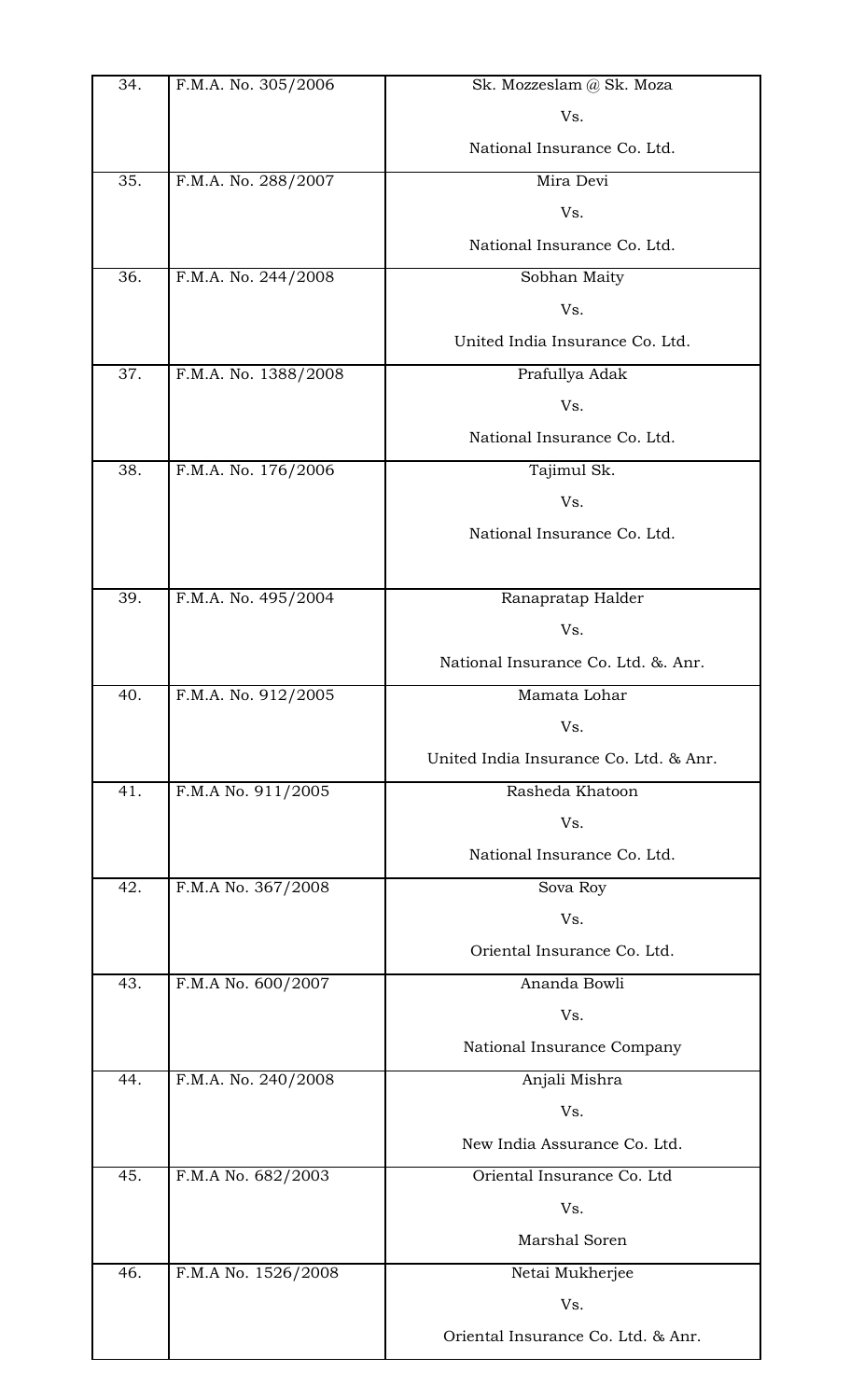| 47. | F.M.A No. 173/2011    | Nasira Begum                               |
|-----|-----------------------|--------------------------------------------|
|     |                       | Vs.                                        |
|     |                       | National Insurance Co. Ltd. & Anr.         |
| 48. | F.M.A No. 790/2011    | P. Uma                                     |
|     |                       | Vs.                                        |
|     |                       | National Insurance Co. Ltd. & Anr.         |
| 49. | F.M.A.T. No. 948/2014 | National Insurance Co. Ltd.                |
|     |                       | Vs.                                        |
|     |                       | Mirazul Sk. & Ors.                         |
| 50. | F.M.A.T. No. 390/2016 | ICICI General Insurance Co. Ltd.           |
|     |                       | Vs.                                        |
|     |                       | Tajkira Begum & Ors.                       |
| 51. | F.M.A.T. No. 436/2014 | ICICI Lombard General Insurance Co. Ltd.   |
|     |                       | Vs.                                        |
|     |                       | Sankar Ganguly @ Sankarnath Ganguly & Ors. |
| 52. | F.M.A.T. No. 250/2015 | Mariam Bibi                                |
|     |                       | Vs.                                        |
|     |                       | The New India Assurance Co. Ltd.           |
| 53. | F.M.A.T. No. 332/2015 | Behula Ruidas                              |
|     |                       | Vs.                                        |
|     |                       | The Oriental Insurance Co. Ltd.            |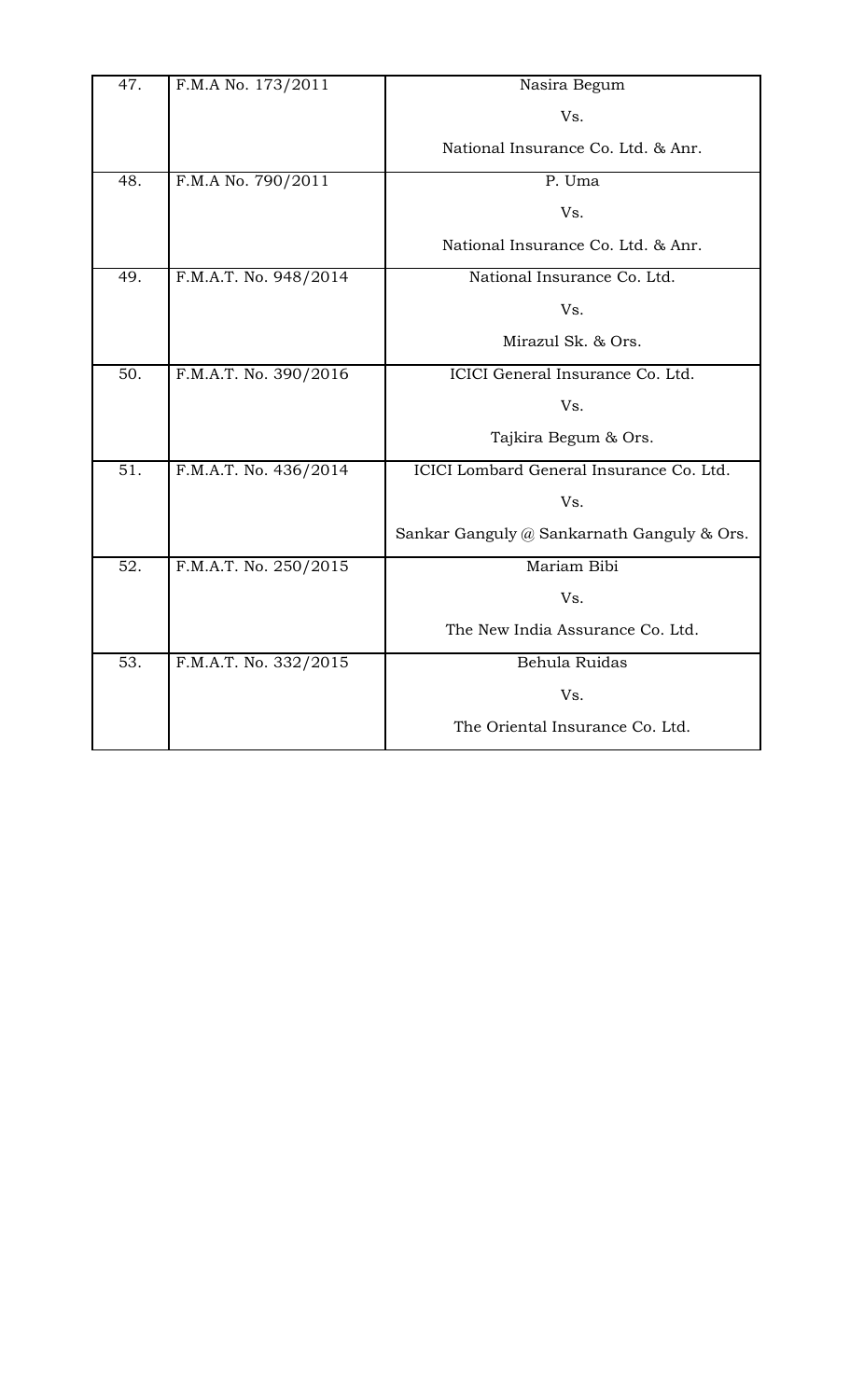## **44TH LOK ADALAT**

## SATURDAY, 24TH SEPTEMBER, 2016

### **BENCH NO. - II**

### **COURT ROOM NO. 34**

### **CENTENARY BUILDING, HIGH COURT, CALCUTTA**

#### **The Hon'ble Justice Toufique Uddin (Rtd.)**

### **Pratik Kumar Bhattacharya Advocate**

#### **Aruna Chatterjee Social Activist**

| <b>S1. No.</b> | Case No.            | <b>Parties</b>                   |
|----------------|---------------------|----------------------------------|
| 1.             | F.M.A No. 76/2013   | Smt. Minju Barman & Ors.         |
|                |                     | Vs.                              |
|                |                     | The National Insurance Co. Ltd.  |
| 2.             | F.M.A No. 212/2008  | Parul Bibi @ Nessa & Ors.        |
|                |                     | Vs.                              |
|                |                     | The National Insurance Co. Ltd.  |
| 3.             | F.M.A No. 338/2013  | Smt. Dalim Rao & Anr.            |
|                |                     | Vs.                              |
|                |                     | The National Insurance Co. Ltd.  |
| 4.             | F.M.A No. 1052/2010 | Ashadullah Sk. & Ors.            |
|                |                     | Vs.                              |
|                |                     | The New India Assurance Co. Ltd. |
| 5.             | F.M.A No. 2864/2013 | Smt. Bhagabati Poddar            |
|                |                     | Vs.                              |
|                |                     | The New India Assurance Co. Ltd. |
| 6.             | F.M.A No. 1905/2014 | Anjali Mondal & Anr.             |
|                |                     | Vs.                              |
|                |                     | The New India Assurance Co. Ltd. |
|                |                     |                                  |
| 7.             | F.M.A No. 546/2014  | Goutam Goswami                   |
|                |                     | Vs.                              |
|                |                     | The New India Assurance Co. Ltd. |
|                |                     |                                  |
| 8.             | F.M.A No. 629/2011  | Aizuddin Sk. @ Aijoddi Sk.       |
|                |                     | Vs.                              |
|                |                     | The New India Assurance Co. Ltd. |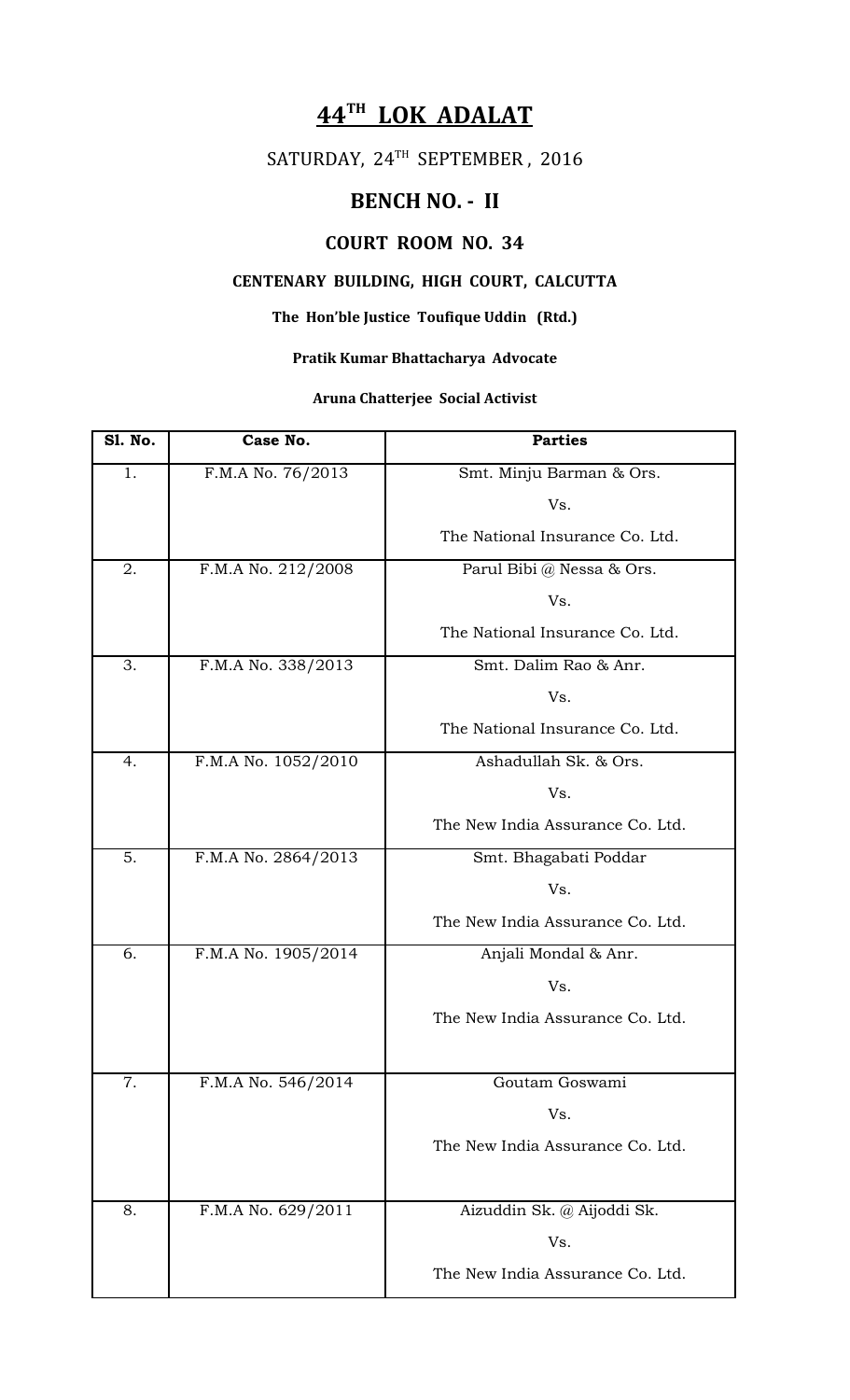| 9.  | F.M.A No. 775/2011    | United India Insurance Co. Ltd.                        |
|-----|-----------------------|--------------------------------------------------------|
|     |                       | Vs.                                                    |
|     |                       | Sri Krishna Barik                                      |
| 10. | F.M.A.T No. 1005/2015 | Usha Barui & Ors.                                      |
|     |                       | Vs.                                                    |
|     |                       | Altapuddin Mondal & Anr.                               |
| 11. | F.M.A.T No. 63/2016   | Kalpana Sardar & Ors.                                  |
|     |                       | Vs.                                                    |
|     |                       | Mita Sarkar                                            |
| 12. | F.M.A.T No. 1347/2013 | Tanjila Bibi                                           |
|     |                       | Vs.                                                    |
|     |                       | Alema Sk. & Anr.                                       |
| 13. | F.M.A.T No. 440/2016  | Dipa Sarkar                                            |
|     |                       | Vs.                                                    |
|     |                       | Raj Kumar Halder & Anr.                                |
| 14. | F.M.A.T No. 1084/2015 | Smt. Sabitri Kar & Ors.                                |
|     |                       | Vs.                                                    |
|     |                       | The National Insurance Co. Ltd. & Anr.                 |
| 15. | F.M.A.T. No. 822/2016 | Wahida Sabamporp & Ors.                                |
|     |                       | Vs.                                                    |
|     |                       | Shri Ram General Insurance Co. Ltd. & Anr.             |
| 16. | F.M.A.T. No. 314/2016 | Tripti Rani Pal                                        |
|     |                       | Vs.                                                    |
|     | With                  | Shri Ram General Insurance Co. Ltd. & Anr.             |
|     |                       | Shri Ram General Insurance Co. Ltd.                    |
|     | F.M.A.T. No.1179/2015 | Vs.                                                    |
|     |                       | Tripti Rani Pal                                        |
| 17. | F.M.A.T. No. 817/2016 | Nilima Sarkar                                          |
|     |                       | Vs.                                                    |
|     |                       | United India Insurance Company Ltd & Anr.              |
| 18. | F.M.A.T. No. 819/2016 | Gopiswari Nandi                                        |
|     |                       | Vs.                                                    |
|     |                       | United India Insurance Company & Anr.                  |
| 19. | F.M.A.T. No. 647/2016 | Sankari Biswas & Ors.                                  |
|     |                       | Vs.                                                    |
|     |                       | Bajaj Allianj General Insurance Company<br>Ltd. & Anr. |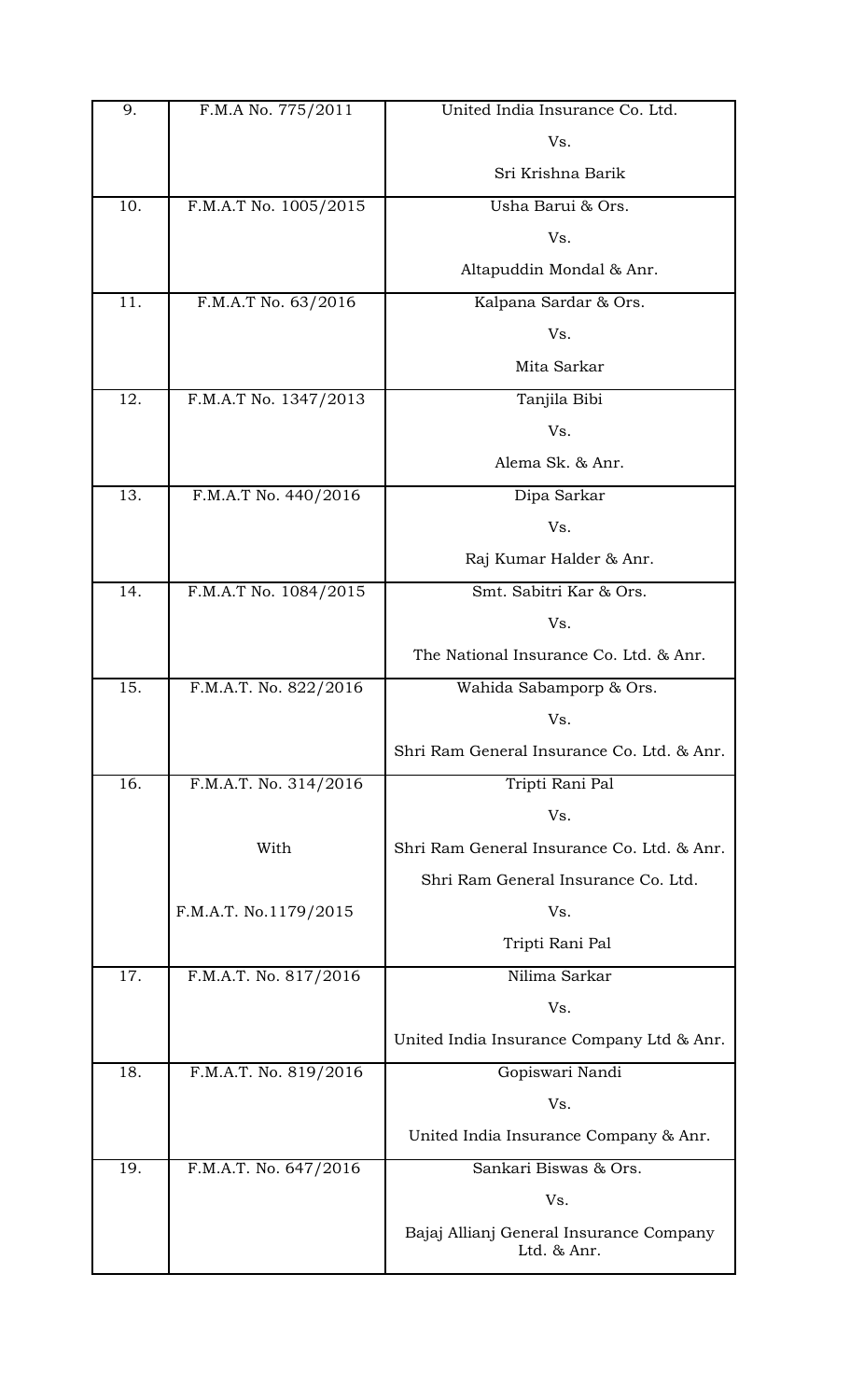| 20. | F.M.A.T. No. 657/2016 | Majid Sk                                              |
|-----|-----------------------|-------------------------------------------------------|
|     |                       | Vs.                                                   |
|     |                       | ICICI Lombard General Insurance Company<br>Ltd & Anr. |
| 21. | F.M.A. No. 835/2005   | Hela Ram Ghosh                                        |
|     |                       | Vs.                                                   |
|     |                       | New India Asurance Co. Ltd.                           |
| 22. | F.M.A. No. 2356/2005  | Nandalal Mahato                                       |
|     |                       | Vs.                                                   |
|     |                       | National Insurance Co. Ltd.                           |
| 23. | F.M.A. No. 1249/2008  | Joytsna Ghosh                                         |
|     |                       | Vs.                                                   |
|     |                       | National Insurance Co. Ltd. & Anr.                    |
| 24. | F.M.A. No. 1536/2011  | New India Assurance Co. Ltd.                          |
|     |                       | Vs.                                                   |
|     |                       | Kashmira Mallick                                      |
| 25. | F.M.A.T. No.1391/2013 | National Insurance Co. Ltd.                           |
|     | F.M.A. No. 1741/2014  | Vs.                                                   |
|     |                       | Kakali Mondal                                         |
| 26. | F.M.A.T. No.1402/2014 | Saraswati Patra                                       |
|     | F.M.A. No. 1074/2015  | Vs.                                                   |
|     |                       | New India Assurance Co. Ltd.                          |
| 27. | F.M.A.T. No.328/2014  | National Insurance Co. Ltd.                           |
|     |                       | Vs.                                                   |
|     |                       | Radharani Ghora                                       |
| 28. | F.M.A.T. No.264/2014  | National Insurance Co. Ltd.                           |
|     |                       | Vs.                                                   |
|     |                       | Radharani Ghora                                       |
| 29. | F.M.A. No. 934/2004   | Khitish Mondal                                        |
|     |                       | Vs.                                                   |
|     |                       | National Insurance Co. Ltd.                           |
| 30. | F.M.A. No. 2511/2005  | Sujay Mallick                                         |
|     |                       | Vs.                                                   |
|     |                       | New India Assurance Co. Ltd.                          |
| 31. | F.M.A. No. 3030/2002  | Rina Dhua                                             |
|     |                       | Vs.                                                   |
|     |                       | United India Insurance Co. Ltd.                       |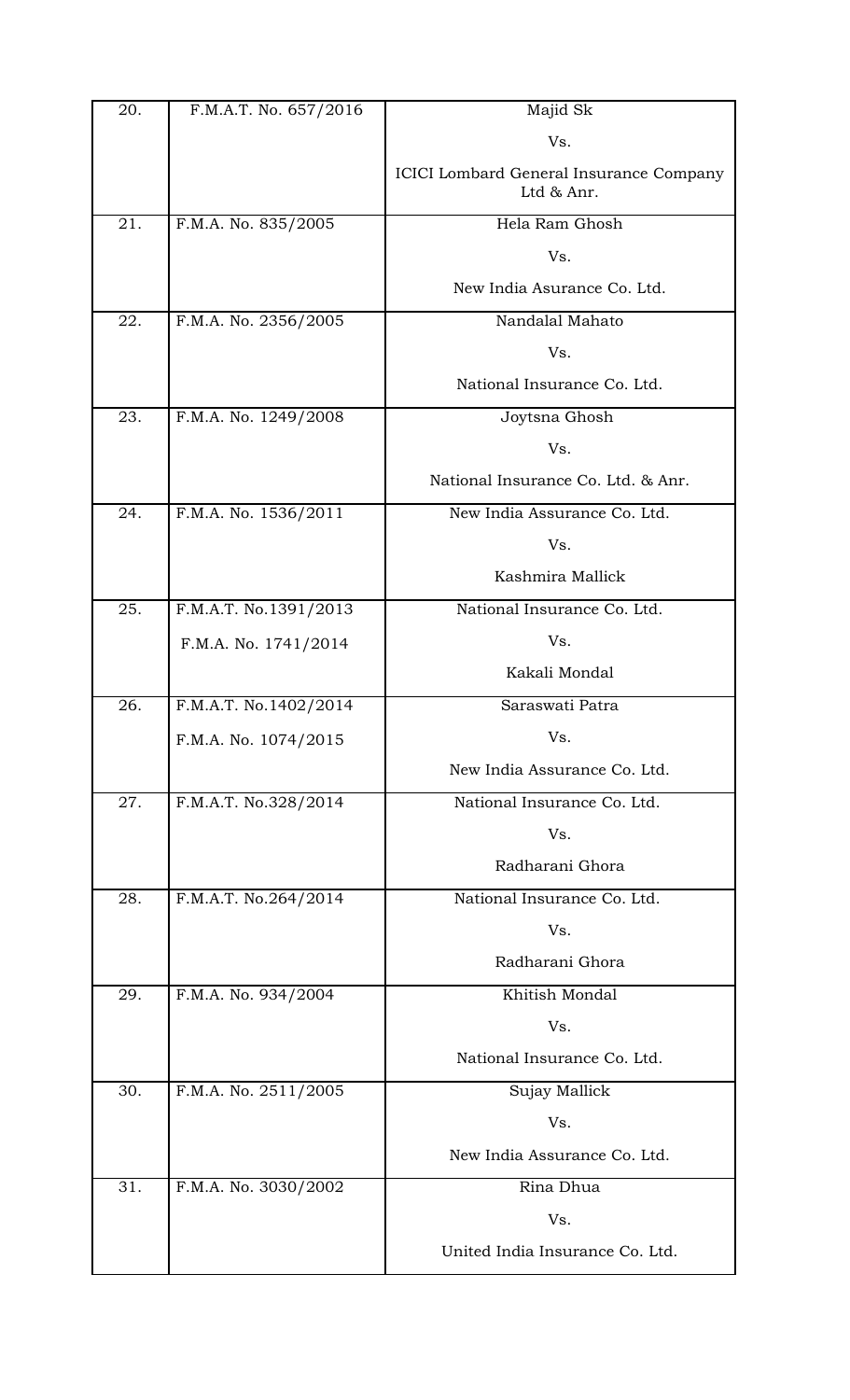| 32. | F.M.A. No. 1574/2008  | Rupsona Bibi                           |
|-----|-----------------------|----------------------------------------|
|     |                       | Vs.                                    |
|     |                       | New India Assurance Co. Ltd            |
| 33. | F.M.A. No. 660/2003   | Srikant Dutta                          |
|     |                       | Vs.                                    |
|     |                       | National Insurance Co. Ltd & Anr.      |
| 34. | F.M.A. No. 560/2003   | Kabita Dalui                           |
|     |                       | Vs.                                    |
|     |                       | United India Insurance Co. Ltd.        |
| 35. | F.M.A. No. 381/2002   | Dipali Mitra                           |
|     |                       | Vs.                                    |
|     |                       | United India Insurance Co. Ltd.        |
| 36. | F.M.A. No. 2004/2001  | Sanfa Bibi                             |
|     |                       | Vs.                                    |
|     |                       | Oriental Insurance Co. Ltd.            |
| 37. | F.M.A. No. 369/2001   | Sabita Dey                             |
|     |                       | Vs.                                    |
|     |                       | National Insurance Co. Ltd. & Anr.     |
| 38. | F.M.A. No. 368/2001   | Subhra Gupta                           |
|     |                       | Vs.                                    |
|     |                       | United India Insurance Co. Ltd.        |
| 39. | F.M.A. No. 213/2002   | Gour Das                               |
|     |                       | Vs.                                    |
|     |                       | United India Insurance Co. Ltd         |
| 40. | F.M.A. No. 1148/2007  | Suga Bibi & Anr.                       |
|     |                       | Vs.                                    |
|     |                       | New India Assurance Co. Ltd. & Anr     |
|     |                       |                                        |
| 41. | F.M.A.T. No. 816/2016 | Salehar Mondal & Anr.                  |
|     |                       | Vs.                                    |
|     |                       | Oriental Insurance Company Ltd. & Anr. |
| 42. | F.M.A.T. No. 821/2016 | Khokan Paul                            |
|     |                       | Vs.                                    |
|     |                       | Oriental Insurance Company Ltd. & Anr. |
|     |                       |                                        |